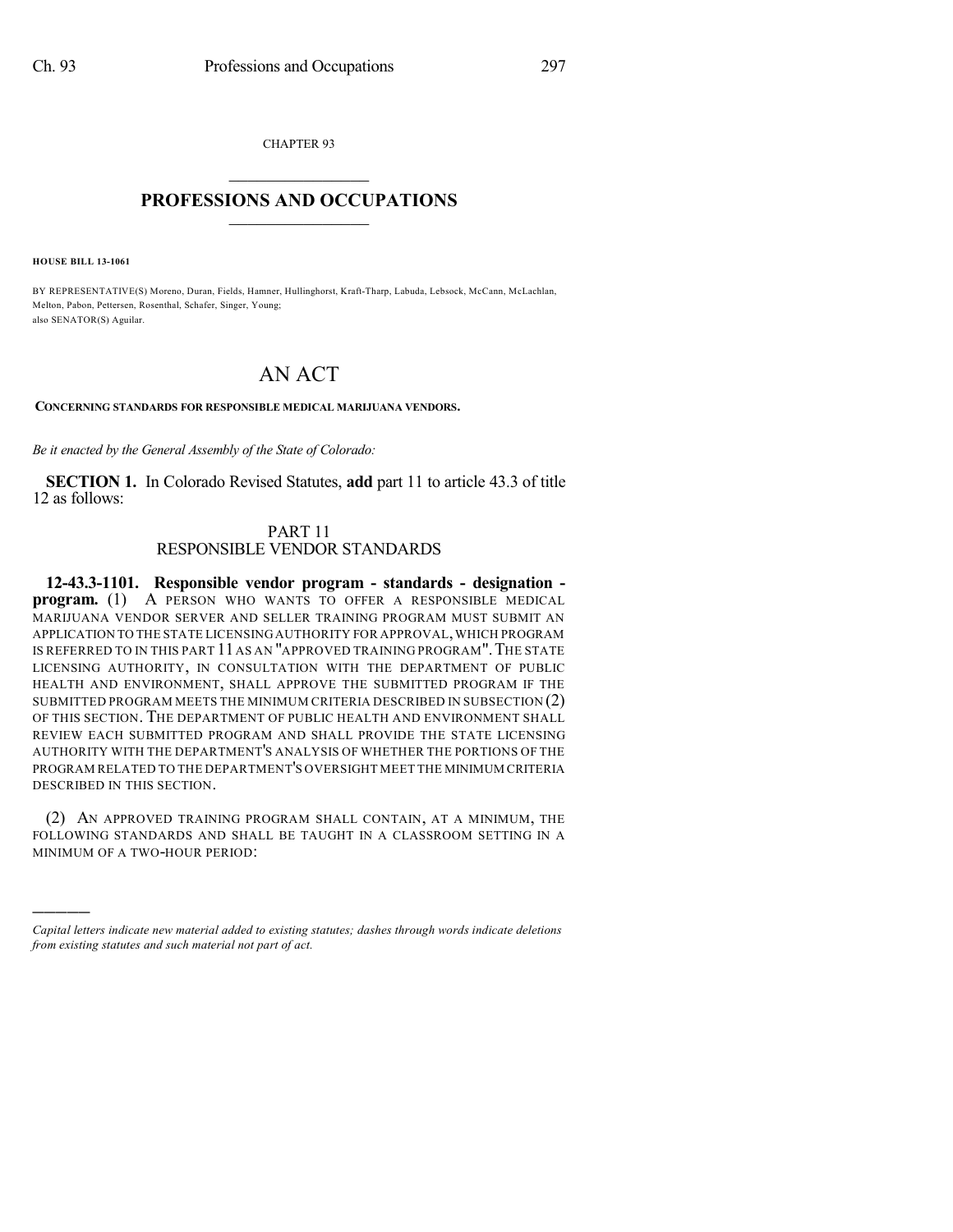(a) PROGRAM STANDARDS THAT SPECIFY,AT A MINIMUM,WHO MUST ATTEND,THE TIME FRAME FOR NEW STAFF TO ATTEND,RECERTIFICATION REQUIREMENTS,RECORD KEEPING, TESTING AND ASSESSMENT PROTOCOLS, AND EFFECTIVENESS EVALUATIONS; AND

(b) A CORE CURRICULUM OF PERTINENT STATUTORY AND REGULATORY PROVISIONS, WHICH CURRICULUM INCLUDES, BUT NEED NOT BE LIMITED TO:

(I) INFORMATION ON REQUIRED LICENSES,AGE REQUIREMENTS,PATIENT REGISTRY CARDS ISSUED BY THE DEPARTMENT OF PUBLIC HEALTH AND ENVIRONMENT, MAINTENANCE OF RECORDS, PRIVACY ISSUES, AND UNLAWFUL ACTS;

(II) ADMINISTRATIVE AND CRIMINAL LIABILITY AND LICENSE AND COURT SANCTIONS;

(III) STATUTORY AND REGULATORY REQUIREMENTS FOR EMPLOYEES AND OWNERS;

(IV) ACCEPTABLE FORMS OF IDENTIFICATION, INCLUDING PATIENT REGISTRY CARDS AND ASSOCIATED DOCUMENTS AND PROCEDURES; AND

(V) LOCAL AND STATE LICENSING AND ENFORCEMENT,WHICH MAY INCLUDE,BUT NEED NOT BE LIMITED TO, KEY STATUTES AND RULES AFFECTING PATIENTS, OWNERS, MANAGERS, AND EMPLOYEES.

(3) A PROVIDER OF AN APPROVED TRAINING PROGRAM SHALL MAINTAIN ITS TRAINING RECORDS AT ITS PRINCIPAL PLACE OF BUSINESS DURING THE APPLICABLE YEAR AND FOR THE PRECEDING THREE YEARS, AND THE PROVIDER SHALL MAKE THE RECORDS AVAILABLE FOR INSPECTION BY THE LICENSING AUTHORITY DURING NORMAL BUSINESS HOURS.

**12-43.3-1102. Responsible vendor - designation.** (1) (a) A MEDICAL MARIJUANA BUSINESS LICENSED PURSUANT TO THIS ARTICLE MAY RECEIVE A RESPONSIBLE VENDOR DESIGNATION FROM THE PROGRAM VENDOR AFTER SUCCESSFULLY COMPLETING A RESPONSIBLE MEDICAL MARIJUANA VENDOR SERVER AND SELLER TRAINING PROGRAM APPROVED BY THE STATE LICENSING AUTHORITY. ARESPONSIBLE VENDOR DESIGNATION IS VALID FOR TWO YEARS FROM THE DATE OF ISSUANCE.

(b) SUCCESSFUL COMPLETION OF AN APPROVED TRAINING PROGRAM IS ACHIEVED WHEN THE PROGRAM HAS BEEN ATTENDED BY AND, AS DETERMINED BY THE PROGRAM PROVIDER,SATISFACTORILY COMPLETED BY ALL EMPLOYEES SELLINGAND HANDLING MEDICAL MARIJUANA, ALL MANAGERS, AND ALL RESIDENT ON-SITE OWNERS, IF ANY.

(c) IN ORDER TO MAINTAIN THE RESPONSIBLE VENDOR DESIGNATION, THE LICENSED MEDICAL MARIJUANA BUSINESS MUST HAVE EACH NEW EMPLOYEE WHO SELLS OR HANDLES MEDICAL MARIJUANA, MANAGER, OR RESIDENT ON-SITE OWNER ATTEND AND SATISFACTORILY COMPLETE A RESPONSIBLE MEDICAL MARIJUANA VENDOR SERVER AND SELLER TRAINING PROGRAM WITHIN NINETY DAYS AFTER BEING EMPLOYED OR BECOMING AN OWNER. THE LICENSED MEDICAL MARIJUANA BUSINESS